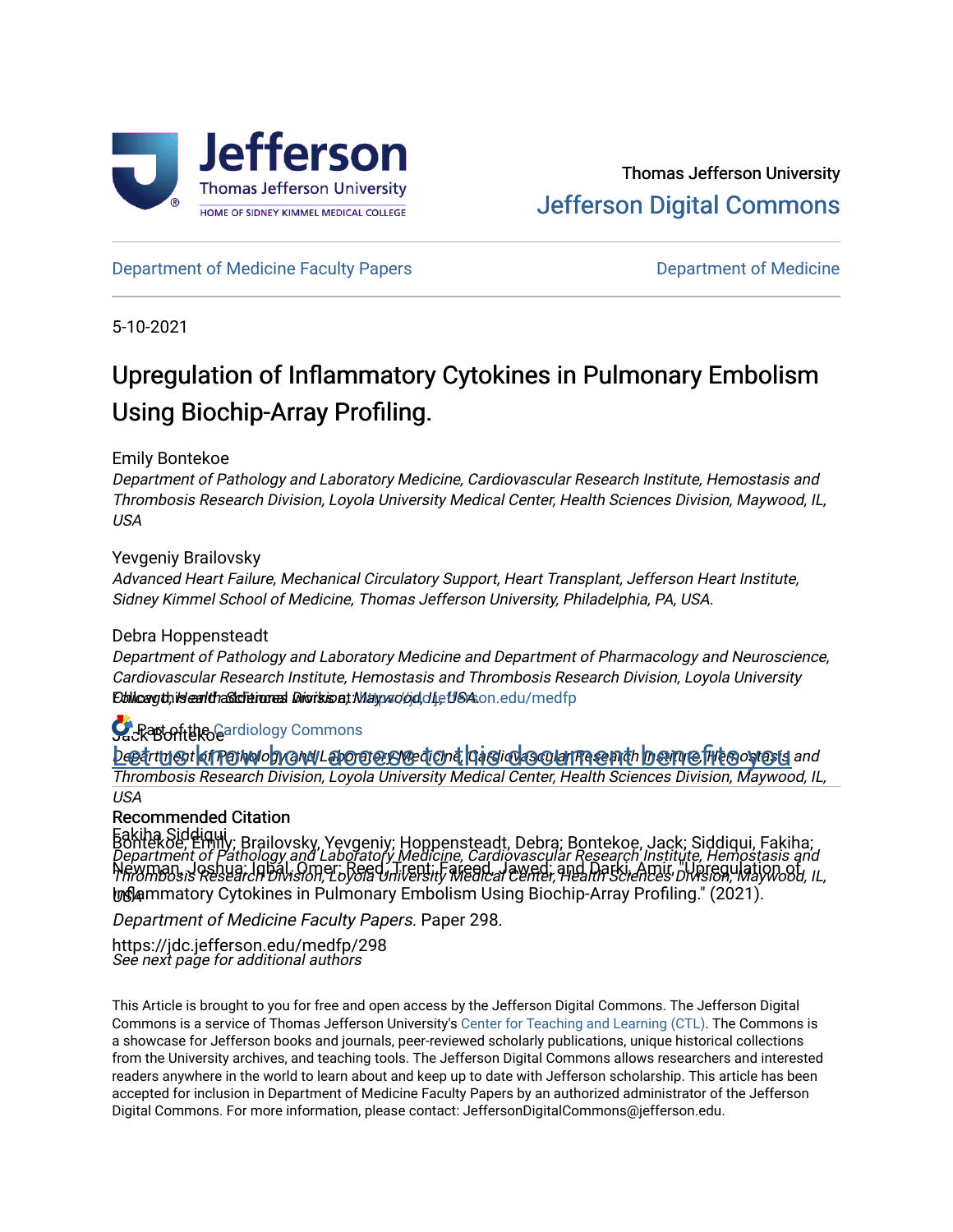## Authors

Emily Bontekoe, Yevgeniy Brailovsky, Debra Hoppensteadt, Jack Bontekoe, Fakiha Siddiqui, Joshua Newman, Omer Iqbal, Trent Reed, Jawed Fareed, and Amir Darki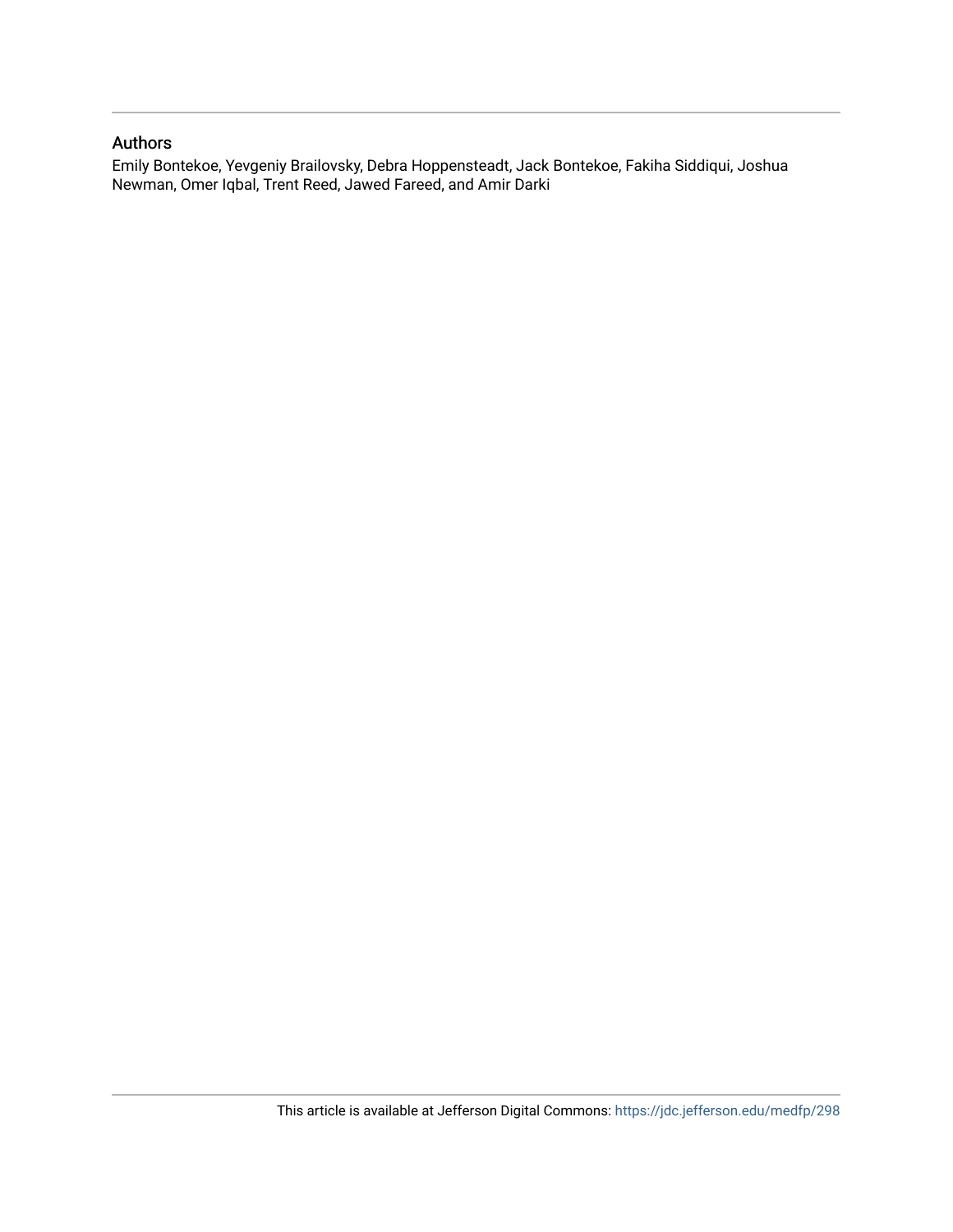## **Upregulation of Inflammatory Cytokines in Pulmonary Embolism Using Biochip-Array Profiling**

Clinical and Applied Thrombosis/Hemostasis Volume 27: 1-9 © The Author(s) 2021 Article reuse guidelines: [sagepub.com/journals-permissions](https://sagepub.com/journals-permissions) [DOI: 10.1177/10760296211013107](https://doi.org/10.1177/10760296211013107) [journals.sagepub.com/home/cat](http://journals.sagepub.com/home/cat)



**Emily Bontekoe, BS<sup>1</sup> , Yevgeniy Brailovsky, DO<sup>2</sup> , Debra Hoppensteadt, PhD<sup>3</sup> <b>©**, Jack Bontekoe, MD<sup>1</sup> **©**, **Fakiha Siddiqui, BDS<sup>1</sup> , Joshua Newman, MD<sup>4</sup> , Omer Iqbal, MD, FACC<sup>5</sup> , Trent Reed, DO, FACEP<sup>6</sup> ,** Jawed Fareed, PhD, FAHA<sup>3</sup> **0**, and Amir Darki, MD<sup>7</sup> **0** 

#### **Abstract**

The complex pathophysiology of pulmonary embolism (PE) involves hemostatic activation, inflammatory processes, cellular dysfunction, and hemodynamic derangements. Due to the heterogeneity of this disease, risk stratification and diagnosis remains challenging. Biochip-array technology provides an integrated high throughput method for analyzing blood plasma samples for the simultaneous measurement of multiple biomarkers for potential risk stratification. Using biochip-array method, this study aimed to quantify the inflammatory biomarkers such as interleukin (IL)-1 $\alpha$ , IL-1 $\beta$ , IL-2, IL-4, IL-6, IL-8, IL-10, vascular endothelial growth factor (VEGF), interferon gamma (IFN-g), tumor necrosis factor alpha (TNF-a), monocyte chemoattractant protein-1 (MCP-1), and epidermal growth factor (EGF) in 109 clinically confirmed PE patients in comparison to the control group comprised of plasma samples collected from 48 healthy subjects. Cytokines IL-4, IL-6, IL-8, IL-10, IL-1 $\beta$ , and MCP-1 demonstrated varying level of significant increase (*P* < 0.05) in massive-risk PE patients compared to submassive- and low-risk PE patients. The upregulation of inflammatory cytokines in PE patients observed in this study suggest that inflammation plays an important role in the overall pathophysiology of this disease. The application of biochip-array technology may provide a useful approach to evaluate these biomarkers to understand the pathogenesis and risk stratification of PE patients.

#### **Keywords**

pulmonary embolism, biochip-array, biomarkers, inflammation

Date received: 10 November 2020; revised: 31 March 2021; accepted: 5 April 2021.

#### **Corresponding Author:**

Jawed Fareed, Health Sciences Division, Cardiovascular Research Institute, Loyola University Chicago, 2160 South First Ave, Maywood, IL 60153, USA. Email: [jfareed@luc.edu](mailto:jfareed@luc.edu)



<sup>&</sup>lt;sup>1</sup> Department of Pathology and Laboratory Medicine, Cardiovascular Research Institute, Hemostasis and Thrombosis Research Division, Loyola University Medical Center, Health Sciences Division, Maywood, IL, USA

 $^2$ Advanced Heart Failure, Mechanical Circulatory Support, Heart Transplant, Jefferson Heart Institute, Sidney Kimmel School of Medicine, Thomas Jefferson University, Philadelphia, PA, USA

 $^3$  Department of Pathology and Laboratory Medicine and Department of Pharmacology and Neuroscience, Cardiovascular Research Institute, Hemostasis and Thrombosis Research Division, Loyola University Chicago, Health Sciences Division, Maywood, IL, USA

 $^4$  Division of Cardiovascular Medicine, Department of Medicine, Loyola University Medical Center, Maywood, IL, USA

<sup>&</sup>lt;sup>5</sup> Department of Pathology and Laboratory Medicine and Department of Ophthalmology, Cardiovascular Research Institute, Loyola University Medical Center, Maywood, IL, USA

 $^6$  Department of Emergency Medicine, Loyola University Medical Center, Stritch School of Medicine, Maywood, IL, USA

<sup>7</sup> Division of Cardiology, Department of Medicine, Loyola University Medical Center, Stritch School of Medicine, Maywood, IL, USA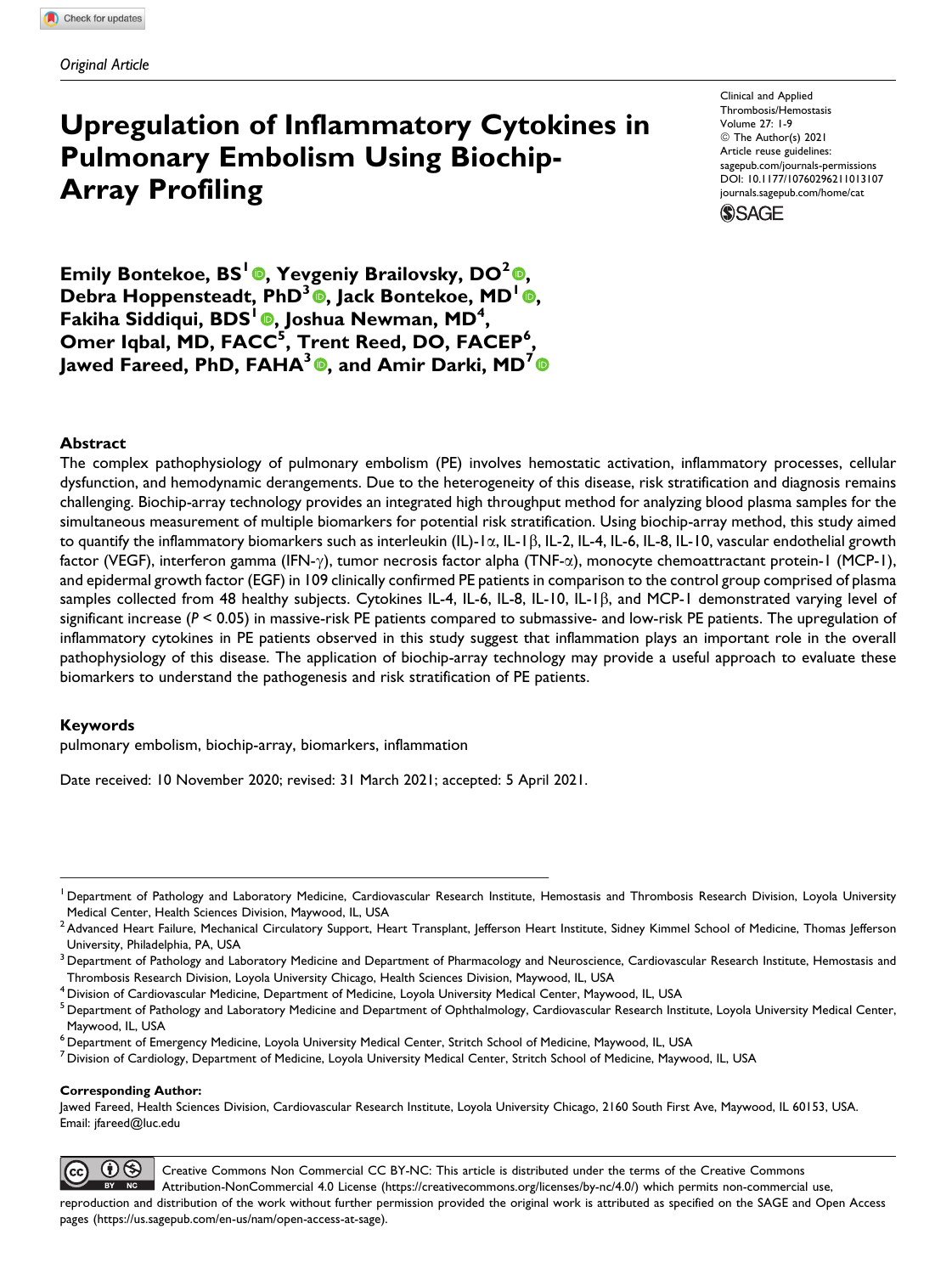## **Introduction**

Acute pulmonary embolism (PE) is a complex, multifactorial disease involving both systemic and localized processes. It is estimated nearly 600,000 Americans develop PE and deep vein thrombosis (DTV), leading to  $100,000$  deaths annually.<sup>1</sup> PE refers to a thrombus that detaches from a DVT and obstructs the pulmonary artery or peripheral arteries. This obstruction occludes blood flow and consequentially increases right ventricular (RV) pressure. ${}^{2}$  Failure of the pulmonary circuit leads to systemic hypoperfusion, hypoxia, ischemia, and eventually death.<sup>3,4</sup> Left untreated, PE results in a high likelihood of mortality, arrhythmia, and massive RV failure. $4$  Even after effective treatment of acute PE, patients are at risk for developing persistent dyspnea, exercise limitations, and impaired quality of life.<sup>5</sup>

The diagnosis, risk-stratification, and treatment selection of PE patients remains difficult despite advancements in diagnostic approaches. As the severity of symptoms associated with PE can vary greatly and are largely non-specific, PE diagnostic criteria lack consensus and vary widely.<sup>6</sup> Clinical scoring criteria, such as the Geneva and Pulmonary Embolism Severity Index (PESI) scores are useful in the prediction of adverse outcomes of acute PE, yet do not utilize imaging nor biomarkers.<sup>7</sup> Recent studies have shown biomarkers to be useful for risk stratification, evaluation, and treatment strategies in many cardiopulmonary disorders, yet markers specific for PE have not been found.<sup>8</sup> Guidelines for the management of acute PE from the European Society of Cardiology (ESC) have found troponin levels in patients with PE to be useful in guiding anticoagulation therapy and classifying PE severity by subsequent right ventricular dysfunction and cardiac injury, yet the question arises whether additional biomarkers would be more useful, equivalent, or complementary to cardiac troponin levels.<sup>9-12</sup> Therefore, further development of risk stratification criteria through the use of biomarkers may be helpful to identify PE patients at low and high risk of mortality.

The complex pathophysiology of PE involves thrombogenesis, inflammation, endothelial cell dysfunction, and hemodynamic aberrations. These processes contribute to the formation, progression and outcome of PE.<sup>4,13,14</sup> The formation of thrombosis is likely due to the activation of endothelial cells, platelets, and leukocytes, resulting in inflammatory cytokine release and triggering of the coagulation system.<sup>15-17</sup> Additionally, the presence of an established embolism has also been shown to be a source of inflammation.<sup>3</sup>

Inflammation and thrombosis are closely associated and can cross activate one another.<sup>18,19</sup> This phenomenon has been observed in several complex hemostatic disorders, such as sepsis associated coagulopathy and coronavirus disease 2019 (COVID-19) associated thromboembolic complications. Proinflammatory cytokines, such as IL-1 $\beta$ , IL-6, IL-8 and TNF $\alpha$ , promote a pro-coagulant state through the induction of tissue factor.18,19 Anti-inflammatory cytokines, including IL-2, IL-4, and IL-10, act to reduce coagulation induced by other proinflammatory factors.<sup>20</sup> This regulation of anti-inflammatory

and pro-inflammatory cytokines is disrupted during trauma, infection, tumors, and surgery.<sup>19</sup> Therefore, due to the vascular stress and thrombosis associated with PE, analyzing biomarkers of inflammation may aid in understanding the complex pathophysiology of this condition.

Biochip technology provides simultaneous measurement of multiple analytes, creating a panel from a single patient sample. Efficient and cost-effective, this technology allows for a largescale and rapid evaluation of data.<sup>20</sup> Biochips have been used to investigate other disorders such as angina, various cancers, neurodegenerative diseases, and pneumonia.<sup>21</sup> Commercially available biochip technology, such as RANDOX biochip array approach, allows for simultaneous measurement of inflammatory markers present as a result of numerous dysregulated cellular processes, which may be useful in the evaluation of PE patient plasma.<sup>20,21</sup>

This study sought to quantify the inflammatory biomarkers interleukin (IL)-1 $\alpha$ , IL-1 $\beta$ , IL-2, IL-4, IL-6, IL-8, IL-10, vascular endothelial growth factor (VEGF), interferon gamma (IFN- $\gamma$ ), tumor necrosis factor alpha (TNF- $\alpha$ ), monocyte chemoattractant protein-1 (MCP-1), and epidermal growth factor (EGF) in PE patient plasma compared to healthy controls. We hypothesized that higher levels of pro-inflammatory biomarkers would correlate with greater severity scores in PE patients. Identification of significantly elevated cytokines may provide insight to the complex pathophysiology of PE as well as potential therapeutic targets. Additionally, correlation of cytokine concentration to PE severity may be useful for stratification models.

#### **Materials and Methods**

#### *Patient Selection and Data Collection*

Patients 18 years or older were recruited to participate in this study through enrollment conducted in conjunction with an ongoing IRB approved project by the Pulmonary Embolism Response Team (PERT) registry. Diagnosis of acute PE was confirmed by Computed Tomographic (CT) angiography or ventilation/perfusion imaging. Patients were classified into subcategories of low risk, submassive, and massive PE according to the American College of Cardiology (ACC)/ American Heart Association (AHA) guidelines.<sup>22</sup> Table 1 depicts the representative distribution of co-morbidities in PE patients, including demographic information, collected through the review of patient electronic medical records (EMR).

### *Blood Samples*

Whole blood samples were drawn from patients within 24 hours of confirmed diagnosis of acute PE and collected under an Institutional Review Board approved protocol. Samples were collected in 3.8% (0.109 mol/L) sodium citrate and EDTA tubes at the time of PE diagnosis, processed for platelet-poor plasma within 2 hours, and stored at -70 $^{\circ}$ C prior to analysis. Control plasma samples from 50 healthy, non-smoking, adults,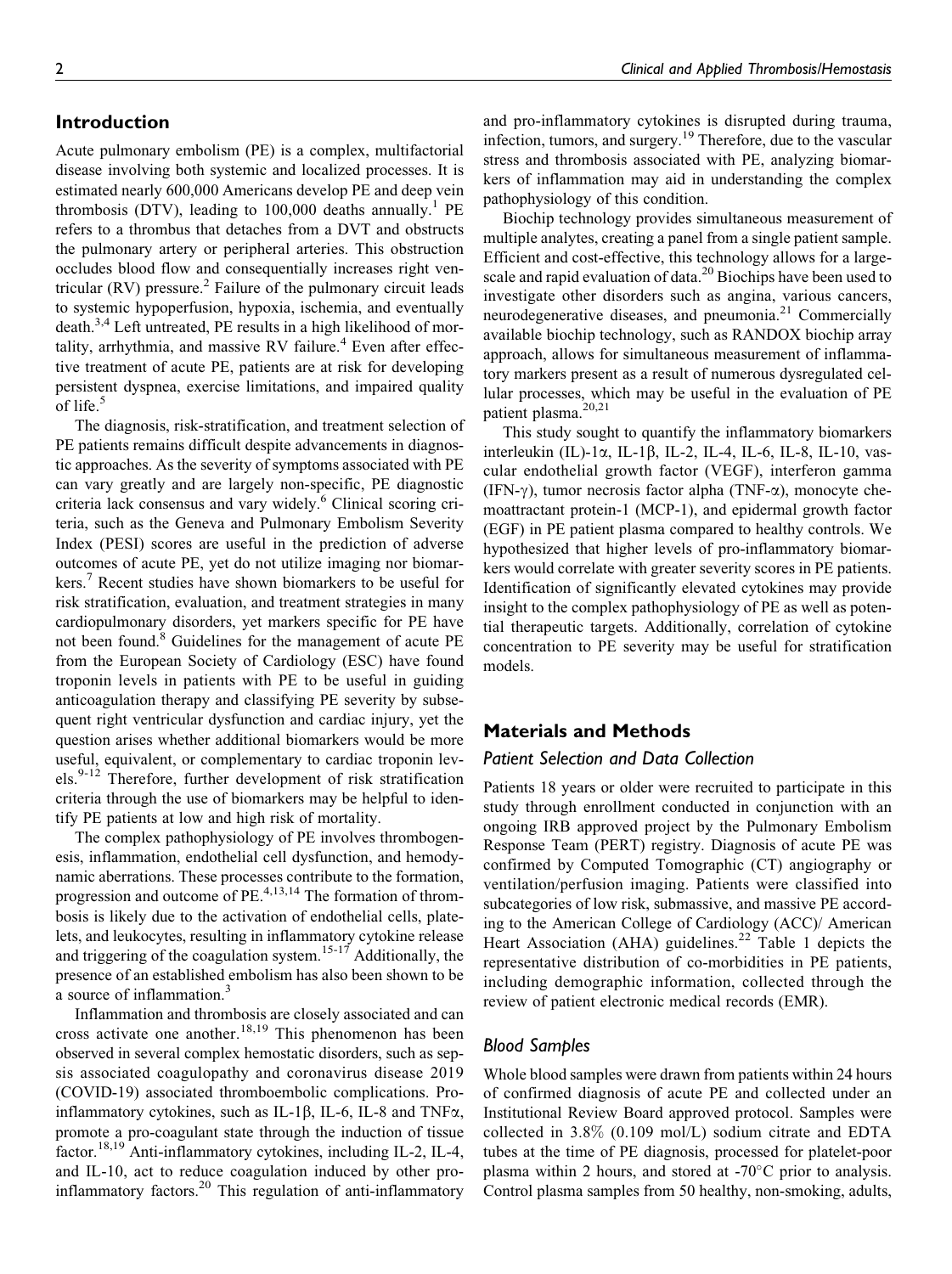**Table 1.** Representative Distribution of Co-Morbidities in Pulmonary Embolism Patients.<sup>a</sup>

| Age (mean $\pm$ standard deviation)                    | 62.8 $\pm$ 14.8  |
|--------------------------------------------------------|------------------|
| Female, n (%)                                          | 66 (60.5%)       |
| Race                                                   |                  |
| White, n (%)                                           | 55 (50.4%)       |
| Black, $n$ $%$                                         | 47 (42.1%)       |
| Hispanic, n (%)                                        | 2(1.8%)          |
| Other, $n$ $%$                                         | 5(4.5%)          |
| Body mass index (kg/m <sup>2</sup> , median $\pm$ IQR) | 32.6 (26.5-37.9) |
| PESI score (median $\pm$ IQR)                          | $117(81-149)$    |
| Hypertension, n (%)                                    | 62 (56.8%)       |
| Diabetes mellitus, n (%)                               | 20 (18.3%)       |
| Chronic kidney disease, n (%)                          | 23(21.1%)        |
| Cancer, n (%)                                          | 28 (25.6%)       |
| Coronary artery disease, n (%)                         | 13(11.9%)        |
| COPD, n (%)                                            | 12(11%)          |
| Prior stroke, n (%)                                    | 7(6.4%)          |
| Prior pulmonary embolism, n (%)                        | 13(11.9%)        |
| Acute DVT, n (%)                                       | 68 (62.3%)       |
| Lactate (median $\pm$ IQR)                             | $1.7(1.1-2.2)$   |

Abbreviations: PESI, pulmonary embolism severity index; COPD, chronic obstructive pulmonary disease; DVT, deep vein thrombosis; IQR, interquartile range.

<sup>a</sup>The above analysis of the co-morbidities and demographic is based on the available data on 60 patients representing the cohort analyzed.

aged 19 to 53, were purchased from a commercially available source (George King Biomedical, Overland Park, Kansas).

#### *Biochip Assay*

A Randox Investigator Cytokine and Growth Factors High-Sensitivity Array was utilized to measure IL-2, IL-4, IL-6, IL-8, IL-10, VEGF, IFN- $\gamma$ , TNF- $\alpha$ , IL-1 $\alpha$ , IL-1 $\beta$ , MCP-1 and EGF (Randox Laboratories, London, United Kingdom) per manufacturer guidelines. Quantification of all factors were tested simultaneously by utilizing a sandwich chemiluminescent immunoassay using a single patient sample.

#### *Statistical Analysis*

Circulating levels of each biomarker in PE patient plasma were compared to control plasma. Descriptive statistics were calculated utilizing GraphPad Prism version 8.3.0 (GraphPad Software, La Jolla, California) and Microsoft Excel version 16.0 software. Statistical difference between PE groups and normal controls were evaluated utilizing nonparametric Mann-Whitney t tests and Kruskal-Wallis ANOVA. Correlations utilized Spearman correlation coefficients. Fold increase from the normal mean was calculated for each individual patient and averaged.  $P < 0.05$  was considered statistically significant.

#### **Results**

Samples from 109 pulmonary embolism patients were used in this study. PE patients were categorized based on guidelines from the ACC/AHA and classified as low risk ( $n = 23$ ; 21.1%), submassive (n = 76; 69.7%), and massive PE (n = 10; 9.2%). As shown in Figure 1, the levels of IL-4, IL-6, IL-8, IL-10, VEGF, IFN- $\gamma$ , TNF- $\alpha$ , IL-1 $\alpha$ , IL-1 $\beta$ , MCP-1 and EGF were significantly elevated in PE patients compared to normal individuals ( $P < 0.05$ ). Levels of IL-2 were not found to be significantly different between PE patients and healthy controls. Composite data, including the average, median, and range for each cytokine are shown in Table 2.

The mean fold difference between each individual PE samples and the normal sample mean are shown in Figure 2. Wide variation in the average fold difference was demonstrated in the PE population. IL-6 exhibited the highest average fold difference from the normal mean at 53-fold, followed by EGF and IL-8 at 22 and 20-fold higher, respectively.

Table 3 provides a composite tabulation of various inflammatory biomarkers in accordance to low, submassive, and massive risk subgroups. The data is tabulated in terms of mean, median, and range for individual biomarkers in each subgroup. Moreover, individual differences in the range of the various biomarkers were evident. Figure 3 shows a composite of variations in several biomarkers for each subgroup as illustrated in graphic version. Such biomarkers including interleukin-4, IL-6, IL-8, IL-10, IL-1 $\beta$ , and MCP-1 were significantly elevated in the massive PE subgroups compared to submassive and low-risk PE ( $P < 0.05$ ). VEGF and EGF showed downwards trends in the massive group.

Correlations between cytokine concentrations for all biomarkers in PE patients are shown in Table 4, with bolded values indicating statistical correlation ( $P < 0.05$ ). At least one significant correlation was observed in all cytokines. Interleukin-8, TNF- $\alpha$ , and IL-1 $\beta$  correlated with four additional cytokines. The strongest correlation was observed between IL-6 and IL-8, with a Spearman correlation coefficient of 0.555 ( $P < 0.0001$ ).

#### **Discussion**

Pulmonary embolism is a complex, multifactorial disease involving dysregulation in coagulation, fibrinolysis, and inflammatory processes, as well as hemodynamic insults and vascular cellular injury. Due to the difficulty in diagnosis and risk stratification, analyzing biomarkers involved in the pathophysiology of PE may allow for additional disease characterization. We have previously reported on the dysregulation of thromboinflammatory biomarkers in sepsis.<sup>22</sup> The markedly higher level of these biomarkers in the sepsis group are indicative of severe inflammatory response, as observed in the PE patients. Relative elevation of these markers may vary in other pathophysiologic states such as viral pneumonias, trauma, and unprovoked PE. Thus, utilizing biochip array technology allows for a comprehensive biochemical quantification to underscore the multifaceted processes involved in this disease.

Our study found significantly higher levels of both proinflammatory and anti-inflammatory biomarkers in PE patients compared to healthy controls, indicating the high amounts of cellular dysfunction and inflammation associated with PE. We speculated that these processes play complex roles within this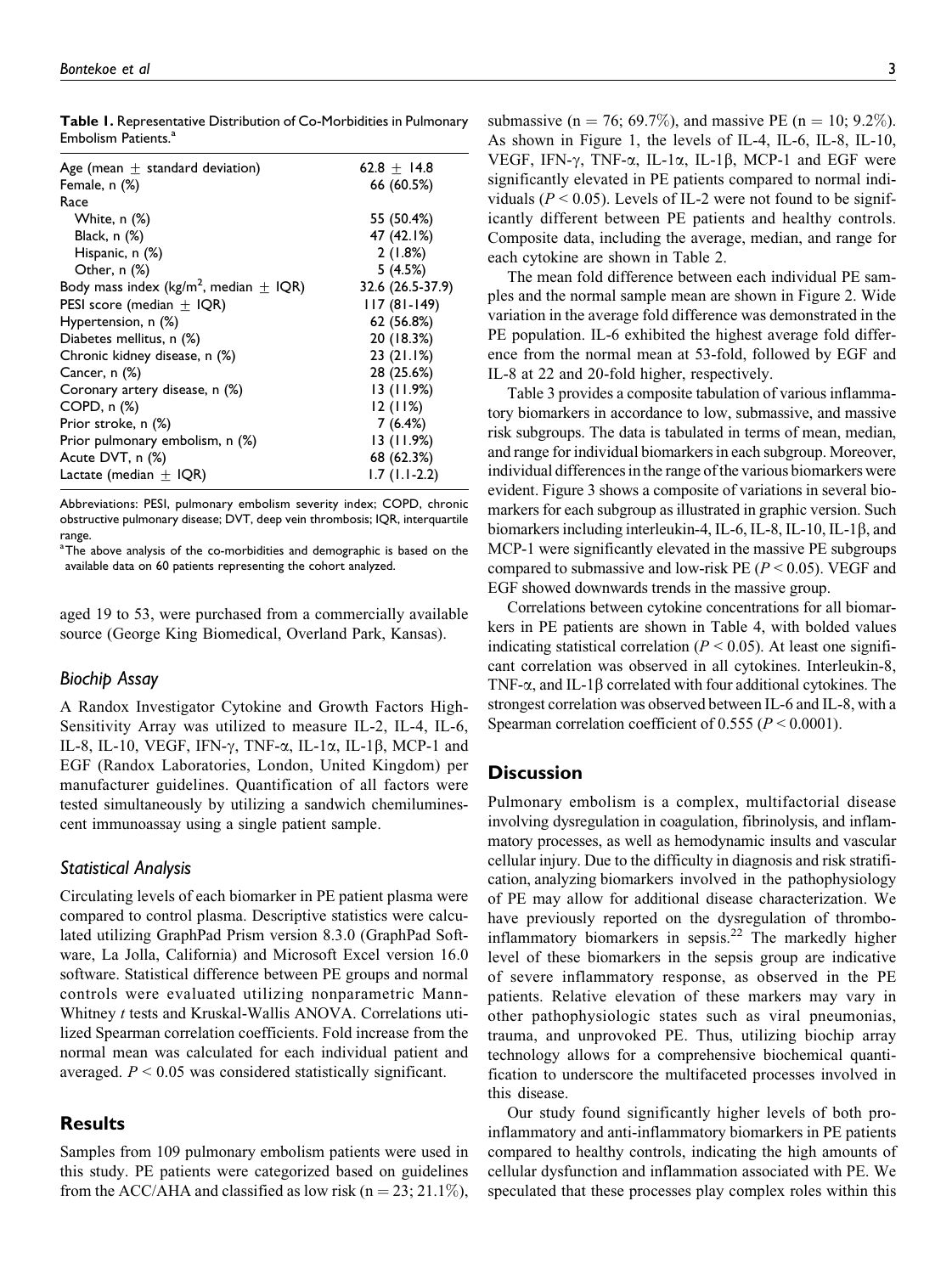

**Figure 1.** Comparison of cytokine levels between PE patients ( $n = 109$ ) and healthy individuals ( $n = 48$ ). Data is represented as mean  $\pm$  SEM. \**P* < 0.05. PE indicates pulmonary embolism; SEM, standard error of mean.

condition, thus increased concentrations of biomarkers associated with cellular dysfunction and inflammation as seen in this study would be expected to correlate with a higher PE severity and an overall systemic stress response. Increased intensity of inflammation associated with acute PE likely correlates with morbidity and mortality and may contribute to the poorer chronic health outcomes in these patients following PE resolution. Inflammation can also lead to activation of other systemic processes, such as coagulation and fibrinolysis, endothelial dysfunction, and hemodynamic changes, which also may contribute to the pathogenesis and propagation of this disease.

The cytokines demonstrating the largest average fold increase relative to healthy normals included IL-6, IL-8, and EGF. Interleukin-6 is a major pro-inflammatory cytokine linked to DVT progression.<sup>23</sup> The general mechanism of IL-6 is well understood and has been known to be closely related to tissue damage through inflammation, endothelial cell and platelet activation, and promoting coagulation without affecting fibrinolysis.<sup>7</sup> Elevated levels of IL-6 seen in PE patients increase the ability of platelets to respond to thrombin and thus promote the development of thrombosis.19,24 This may explain the significantly increased levels of IL-6 observed in massive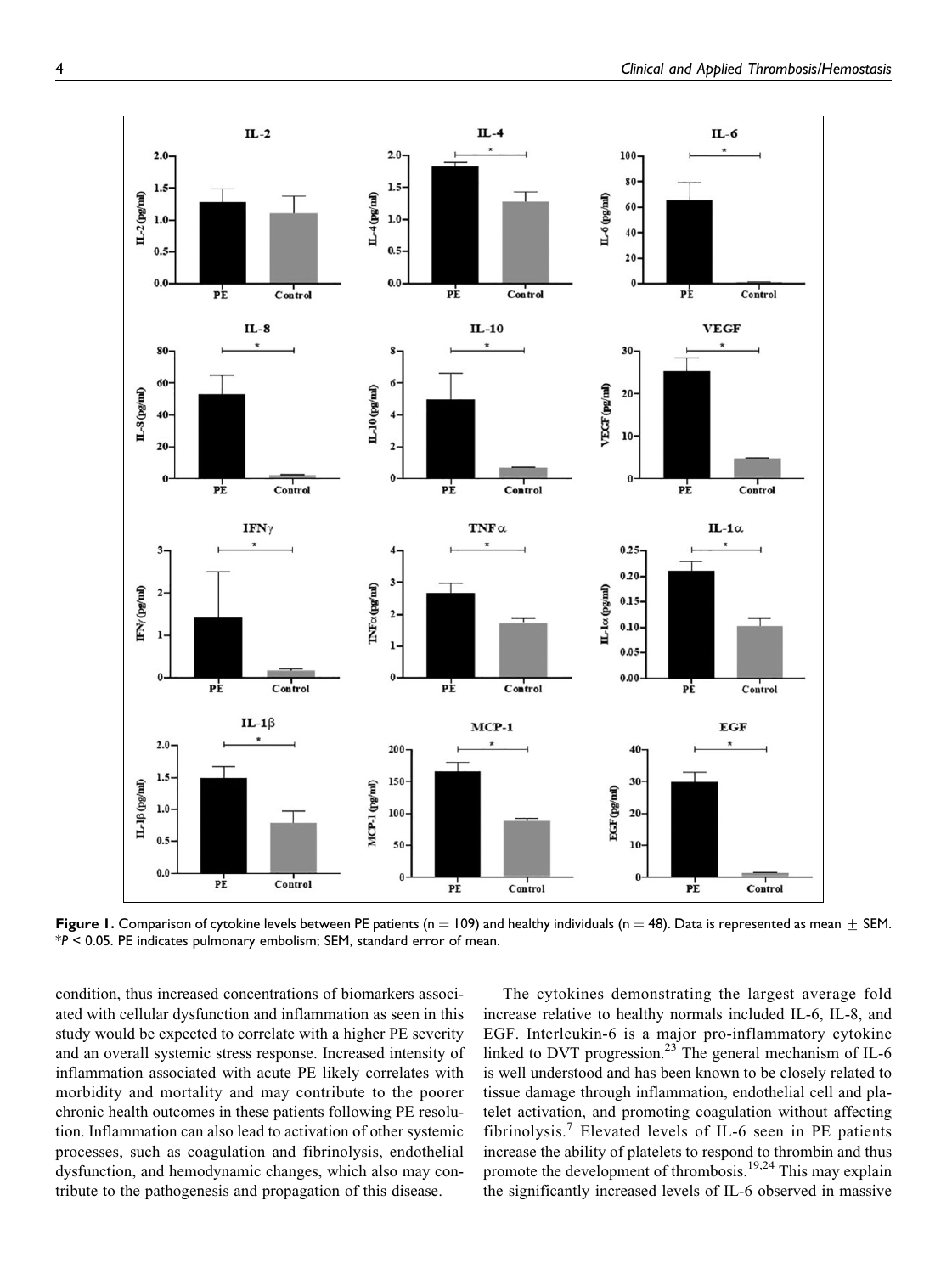| Marker       |                        | PE patients ( $n = 109$ ) |               | Healthy controls ( $n = 48$ ) |                |               |  |  |
|--------------|------------------------|---------------------------|---------------|-------------------------------|----------------|---------------|--|--|
|              | Mean $\pm$ SEM (pg/ml) | Median (pg/ml)            | Range (pg/ml) | Mean $\pm$ SEM (pg/ml)        | Median (pg/ml) | Range (pg/ml) |  |  |
| $IL-2$       | $1.27 + 0.21$          | I.O3                      | $0 - 19.9$    | $1.11 + 0.26$                 | 0              | $0 - 6.25$    |  |  |
| $IL-4$       | $1.83 \pm 0.05$        | 1.74                      | $0 - 4.62$    | $1.28 + 0.16$                 | 1.41           | $0 - 6.73$    |  |  |
| $IL-6$       | $65.8 + 13.3$          | 17.73                     | $0.59 - 1003$ | $1.25 + 0.18$                 | 0.94           | $0.25 - 7.29$ |  |  |
| $IL-8$       | 52.8 $\pm$ 12.1        | 11.79                     | I.45-692      | $2.64 + 0.13$                 | 2.585          | 0.985.74      |  |  |
| $IL-I0$      | 4.97 $\pm$ 1.64        | 0.9                       | $0 - 131.24$  | $0.68 + 0.05$                 | 0.6            | $0 - 2.12$    |  |  |
| <b>VEGF</b>  | $25.7 + 3.27$          | 13.47                     | 2.36-219.7    | $4.78 + 0.19$                 | 4.585          | $2.14 - 7.77$ |  |  |
| IFN $\gamma$ | $0.33 \pm 0.04$        | 0.23                      | $0 - 2.52$    | $0.17 + 0.04$                 | 0              | $0 - 1.76$    |  |  |
| TNF $\alpha$ | $2.72 + 0.32$          | 1.99                      | $0 - 33.63$   | $1.73 + 0.15$                 | 1.77           | $0 - 6.55$    |  |  |
| $IL-I\alpha$ | $0.19 + 0.01$          | 0.16                      | $0 - 0.83$    | $0.10 + 0.02$                 | 0.1            | $0 - 0.53$    |  |  |
| IL-I $\beta$ | $1.51 \pm 0.19$        | 1.21                      | $0 - 17.48$   | $0.79 \pm 0.18$               | 0              | $0 - 5.63$    |  |  |
| MCP-I        | $170 + 15.2$           | 129.87                    | 7.79-746      | $88.60 + 3.93$                | 90.38          | 30.22-149.52  |  |  |
| EGF          | $30.6 + 3.24$          | 19.95                     | $0.51 - 216$  | $1.36 + 0.17$                 | 1.265          | $0 - 5.42$    |  |  |

**Table 2.** Inflammatory Biomarker Levels in PE Patients and Healthy Controls.

Abbreviations: EGF, epidermal growth factor; IFN, interferon; IL, interleukin; MCP, monocyte chemoattractant protein; TNF, tumor necrosis factor; VEGF, vascular endothelial growth factor.



**Figure 2.** Fold increase of inflammatory biomarkers in PE patients compared to the normal mean. Data is represented as mean  $\pm$  SEM. PE indicates pulmonary embolism; SEM, standard error of mean.

PE patients, compared to low-risk and submassive patients, since these patients have a more severe embolic event. Thus, our results suggest IL-6 may be useful in stratifying PE severity.

Interleukin-8 promotes the expression of integrins on the vascular endothelium and allowing for adhesion of neutrophils<sup>25</sup> and monocytes.26 Integrin expression thus alters the homeostatic role of the endothelium to prevent clot formation. Previous studies have shown IL-8 to be involved in procoagulant activity<sup>27,28</sup> and elevated levels have been shown to correlate with first thrombotic events; elevated levels of this biomarker may be a risk factor for venous thrombosis.<sup>29,30</sup> Our study demonstrated significantly elevated levels of IL-8 in all PE patients compared to healthy individuals, and additionally, patients with massive PE to have significantly higher levels compared to low-risk and submassive patients. Therefore IL-8 elevation may be a potential indicator of thrombosis development. These results are supportive of previous research suggesting that IL-8 expression leads to thrombosis and therefore may be indicative of embolism severity. $30$ 

Additionally, this study found significantly elevated levels of EGF in PE patients compared to healthy controls. Studies have shown that particles of EGF, known as signal peptidecomplement C1r/C1 s, Uegf, and Bmp1-EGF domaincontaining protein 1 (SCUBE1) to be higher in the PE population compared to non-PE and control groups.<sup>31,32</sup> Despite trends towards higher levels, significance was not reached among risk classifications. As epidermal growth factor is a prominent protein released from activated platelets during thrombus formation,  $33$  a possible explanation for the generalized higher levels of EGF seen in the PE population may be due to platelet activation involved in the formation of embolic lesions.

Additionally, the cytokines IL-4, IL-6, IL-8, IL-10, IL-1 $\beta$ , and MCP-1 were all significantly elevated in massive PE patients in comparison to those with low-risk and submassive disease, indicating the overwhelming inflammatory response with larger embolism. Amongst the cytokines analyzed, IL-2 was the only biomarker which was not significantly elevated in PE patient plasma compared to normal controls. IL-2 is known to be involved in suppressing the inflammatory response, and thus a non-significant elevation of this biomarker in our study may reflect dysregulation in the anti-inflammatory cascade in PE patients.

Most patients included in our study represent those recruited in PERT study with acute PE due to multiple factors including preexisting DVT, cancer, trauma, and surgical interventions. None of the patients had COVID-19. Because of the heterogenous nature of our group, it is likely that some patients had preexisting increase in various biomarkers. The availability of such data will be helpful in further characterization of the pathophysiology of acute PE.

Correlations between these cytokines were demonstrated in this population, as shown in Table 4, and indicate a complex interconnection between multiple pathways within the inflammatory response of PE. The strongest correlation in this study was observed between IL-6 and IL-8, which further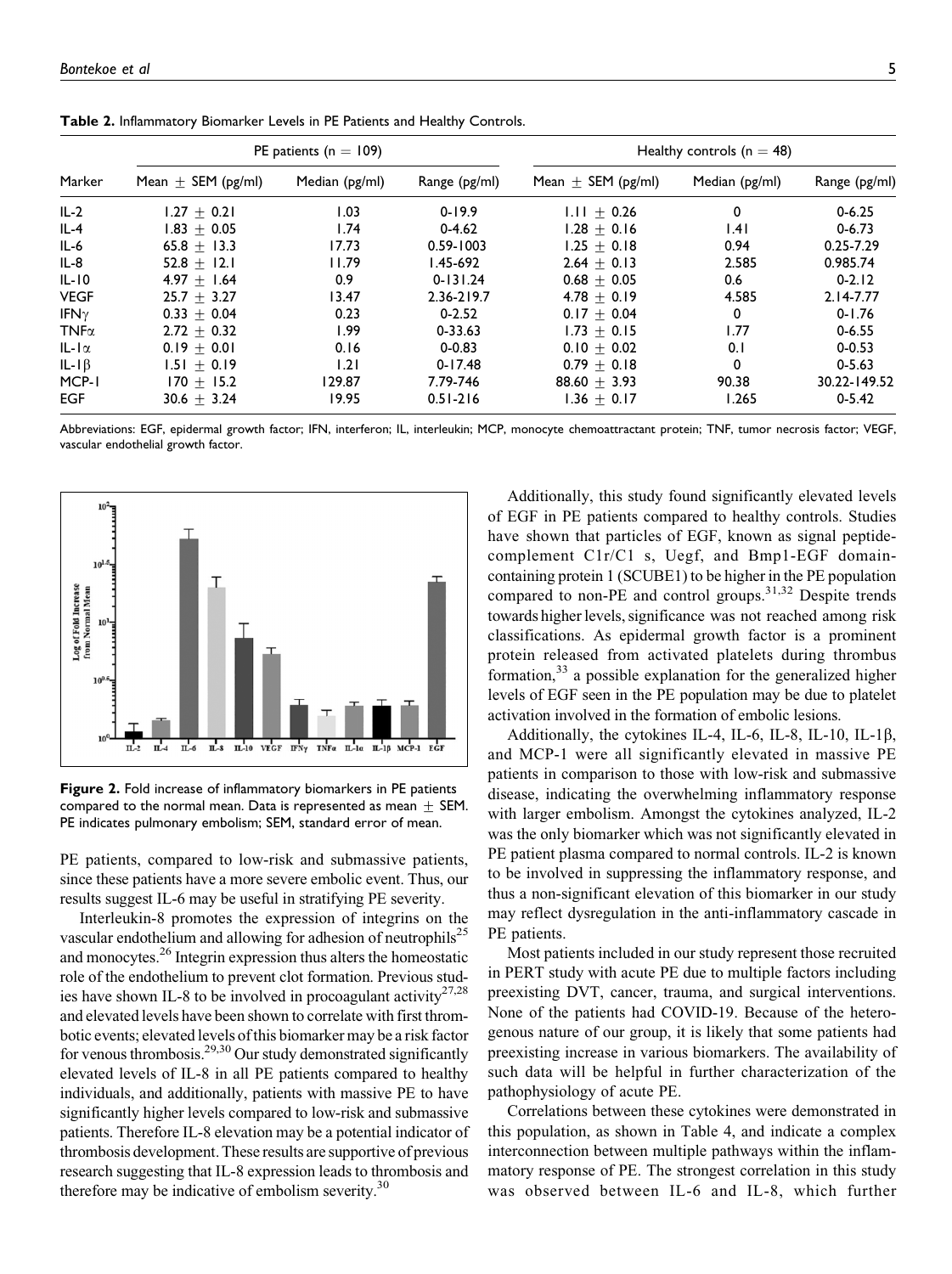| Marker       |                         | Low risk ( $n = 23$ ) |                  |                         | Submassive ( $n = 76$ ) |                  | Massive ( $n = 10$ )    |                   |                  |  |
|--------------|-------------------------|-----------------------|------------------|-------------------------|-------------------------|------------------|-------------------------|-------------------|------------------|--|
|              | $Mean + SEM$<br>(pg/ml) | Median<br>(pg/ml)     | Range<br>(pg/ml) | Mean $+$ SEM<br>(pg/ml) | Median<br>(pg/ml)       | Range<br>(pg/ml) | $Mean + SEM$<br>(pg/ml) | Median<br>(pg/ml) | Range<br>(pg/ml) |  |
| $IL-2$       | $0.73 \pm 0.15$         | 0.99                  | $0 - 2.10$       | $1.42 + 0.30$           | 1.03                    | $0 - 19.9$       | $1.37 + 0.33$           | 1.16              | $0 - 3.38$       |  |
| $IL-4$       | $1.66 + 0.09$           | 1.71                  | $0 - 2.13$       | $1.82 + 0.07$           | 1.71                    | $0 - 4.62$       | $2.30 + 0.21$           | 1.98              | $1.81 - 3.67$    |  |
| $IL-6$       | $45.02 + 22.23$         | 9.32                  | $0.87 - 516.7$   | $46.41 + 9.99$          | 17.73                   | 0.59-594         | $265.12 + 97.6$         | 191.26            | $2.27 - 1003$    |  |
| $IL-8$       | 53.96 $\pm$ 27.94       | 9.62                  | $2.49 - 626.1$   | $44.57 + 12.66$         | 10.24                   | $1.45 - 692$     | $115.2 + 65.44$         | 49.66             | $10.36 - 692$    |  |
| $IL-IO$      | $2.72 + 1.42$           | 0.61                  | $0 - 32.9$       | $1.56 + 0.22$           | 0.88                    | $0 - 10.54$      | $36.03 + 14.83$         | 15.03             | $0.4 - 131$      |  |
| <b>VEGF</b>  | $25.46 + 6.62$          | 15.83                 | $2.77 - 150.7$   | $25.55 + 4.11$          | 13.2                    | $2.36 - 219$     | $18.84 + 5.25$          | 15.81             | 3.69-55.56       |  |
| IFN $\gamma$ | $0.33 + 0.07$           | 0.23                  | $0 - 1.23$       | $0.35 + 0.05$           | 0.24                    | $0 - 2.52$       | $0.27 + 0.12$           | 0.12              | $0 - 0.99$       |  |
| $TNF\alpha$  | $3.55 + 1.42$           | 1.79                  | $0.9 - 33.63$    | $2.36 + 0.15$           | 1.99                    | $0 - 6.34$       | $3.40 + 0.68$           | 2.55              | $1.71 - 8.66$    |  |
| $IL-I\alpha$ | $0.19 + 0.02$           | 0.16                  | $0 - 0.48$       | $0.18 + 0.01$           | 0.15                    | $0 - 0.61$       | $0.35 + 0.10$           | 0.26              | $0 - 0.83$       |  |
| $IL-IB$      | $1.74 + 0.74$           | 1.04                  | $0 - 17.5$       | $1.30 + 0.13$           | 1.18                    | $0 - 7.03$       | $2.61 + 0.54$           | 2.12              | $0.97 - 6.11$    |  |
| MCP-1        | $142.8 + 16.3$          | 125.75                | 28.4-334.8       | $149.53 + 16.7$         | 126.84                  | 7.79-746         | $397.6 + 72.9$          | $42$ l.41         | 57.18-746        |  |
| EGF          | $34.09 + 7.18$          | 19.56                 | $1.05 - 134.1$   | $30.05 + 4.05$          | 19.95                   | $0.51 - 216$     | $21.23 \pm 5.15$        | 19.57             | $0.61 - 56.28$   |  |

**Table 3.** Inflammatory Biomarker Levels in PE Patients According to Low, Submassive and Massive Risk.

Abbreviations: EGF, epidermal growth factor; IFN, interferon; IL, interleukin; MCP, monocyte chemoattractant protein; TNF, tumor necrosis factor; VEGF, vascular endothelial growth factor.

underscores the importance of these cytokines in the progression of the severity of the observed pathogenesis of PE. Future studies investigating biomarker concentrations in relation to patient outcomes, such as mortality and long-term outcomes would be of interest. Additionally, assessing a combination of these biomarkers along with cardiac troponins may further facilitate the prediction of disease outcomes. Furthermore, evaluation of these biomarkers in patients following PE resolution may provide insight to the duration of inflammation and may be useful for guiding pharmacological and pharmacomechanical treatments and their effectiveness. The biochip array profile used in this study provides a high throughput technology with reproducibility and reliable sensitivity. The upper and lower limit of quantification have been established and the data generated in several studies was within these limits.

The biomarker profiling in COVID-19 patients with pulmonary manifestations has also validated the diagnostic and prognostic value of the biomarkers investigated in our study.<sup>34</sup> There is a growing awareness of the increased prevalence of PE in COVID-19 patients. Evaluation of biomarkers in COVID-19 patients can help in risk stratification and prediction of the clinical outcome in these patients.<sup>35</sup> The hemostatic abnormalities in COVID-19 result in complex thrombotic complications, including PE, and are associated with increased inflammatory and/or thrombotic cytokines. PE eventually contributes to the intravascular coagulopathy associated with marked increase in D-dimer, fibrin-degradation products, and endothelial dysfunction.36 Profiling of biomarkers in COVID-19 patients is also helpful in the anticoagulant management of these patients, particularly those with PE and its complications. It is indeed true that COVID-19 associated PE also manifests other vascular co-morbidities. However, biomarker quantification provides comparable information on the dysregulation of hemostatic processes and the increased thrombo-inflammatory state observed in PE. $37,38$  The biomarkers measured in our study were primarily

comprised of inflammatory cytokines. Similar multiparametric biochip analyses can also be developed for coagulation activation, fibrinolytic dysregulation, and platelet release products. Dedicated instruments with rapid turnaround and onsite monitoring will be developed to manage these critically ill patients with COVID-19 and other conditions resulting in PE.

#### *Study Limitations*

As this study was observational, there are limitations to the applicability of these results in risk stratification. We did not follow these patients long-term and therefore are unable to correlate circulating levels of these biomarkers to clinical outcomes over periods of time. Additionally, as blood samples were collected at a single time, serial measurements of these biomarkers throughout resolution and treatment of PE may be useful to provide insight to the efficacy or dysregulation of inflammatory and hemostatic responses within this condition. In our study, we were not able to stratify the patient group in accordance to their smoking status in comparison to the control, which were non-smokers. Therefore, the role of smoking in modulating these biomarkers is not discussed. In future studies, such stratification will be helpful. Additionally, the date reported is based on only 109 representative cases which are further subcategorized into three groups. Therefore, a similar study with a larger cohort would balance subgroups and may provide further validation of the reported observations in our study. As noted previously, the difficulty of categorizing PE patients into massive, submassive, and low-risk may have had an impact in scoring the PE patients that participated in this study, yet utilizing the PE response team (PERT) and available guidelines, we hope to provide applicable definitions for the maximum utility of these results. This study represented a pilot investigation and the results warrant a need for addition trials in a larger cohort of patients.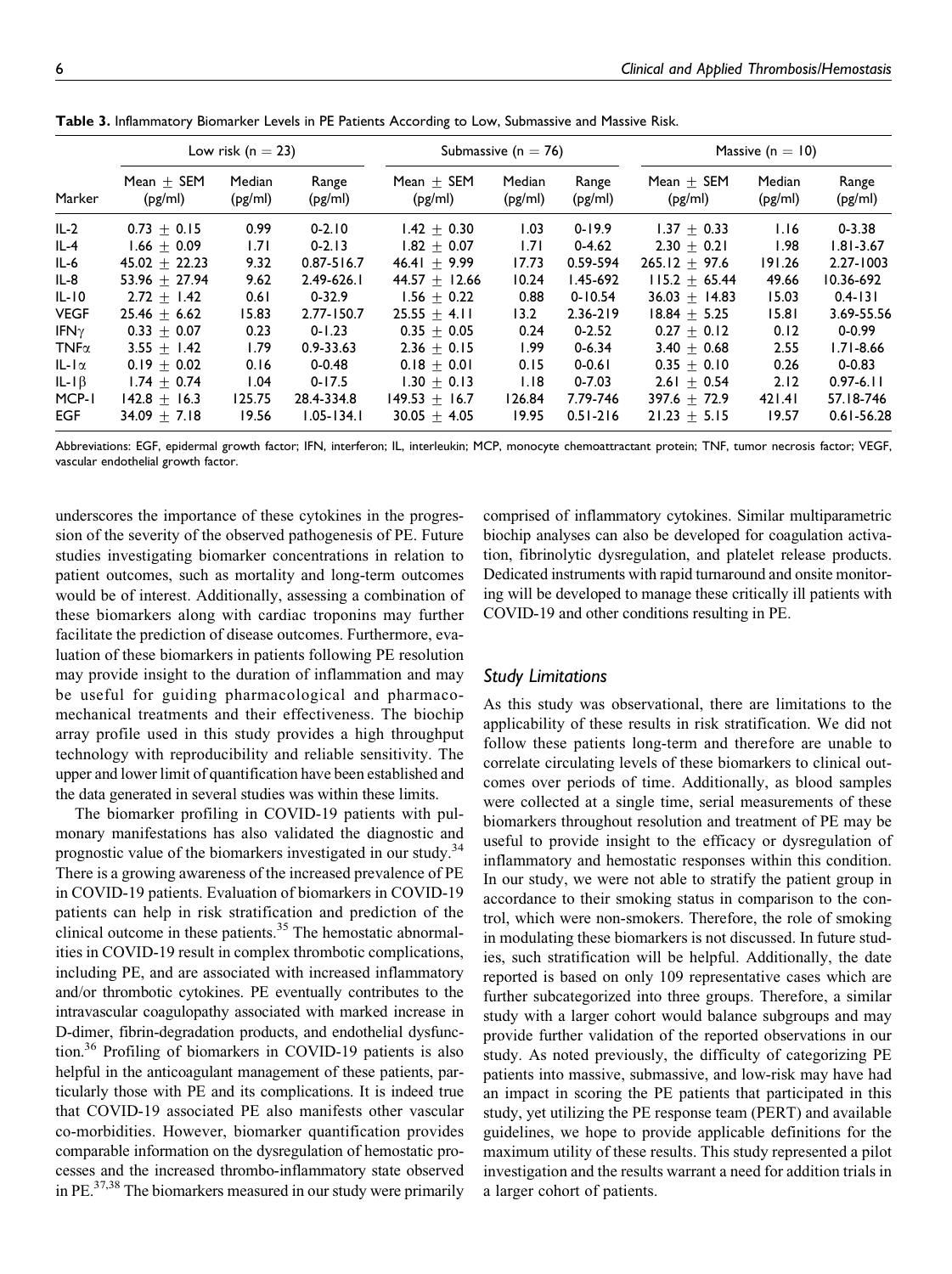

**Figure 3.** Comparison of cytokine levels in PE patients with low, submassive, and massive PE risk. Data is represented as mean  $\pm$  SEM. \**P* < 0.05. PE indicates pulmonary embolism; SEM, standard error of mean.

#### **Conclusion**

The primary purpose of this study was to quantify inflammatory cytokine levels in pulmonary embolism patient plasma according to patient risk categorization of low-, submassive-, and massive-risk based on the  $ACC/AHA$  guidelines.<sup>22</sup> Biochip array technology was used for the quantification of multiple inflammatory cytokines simultaneously. This study demonstrated an elevated systemic inflammatory response due to the elevation in anti-inflammatory and pro-inflammatory cytokines, including IL-4, IL-6, IL-8, IL-10, VEGF, IFN- $\gamma$ , TNF- $\alpha$ , IL-1 $\alpha$ , IL-1 $\beta$ , MCP-1 and EGF in PE patients compared to healthy individuals. IL-2 was the only biomarker found to not reach significance in the PE population compared to controls. These results demonstrate that increased inflammation is associated with increased PE severity, allowing us to speculate that the pathogenesis of this condition largely involves multiple inflammatory processes. The use of biochip array technology may be a valuable and efficient means to evaluate multiple inflammatory markers and allow for rapid evaluation of these biomarkers for the use of guiding clinical decisions. The biochip array technology described in these studies can also be expanded to evaluate biomarkers of hemostatic dysregulation and immuno-activation. Future studies aimed in correlating these results to clinical outcomes may be useful for the evaluation of patients long term and provide additional insight to the pathogenesis of this condition.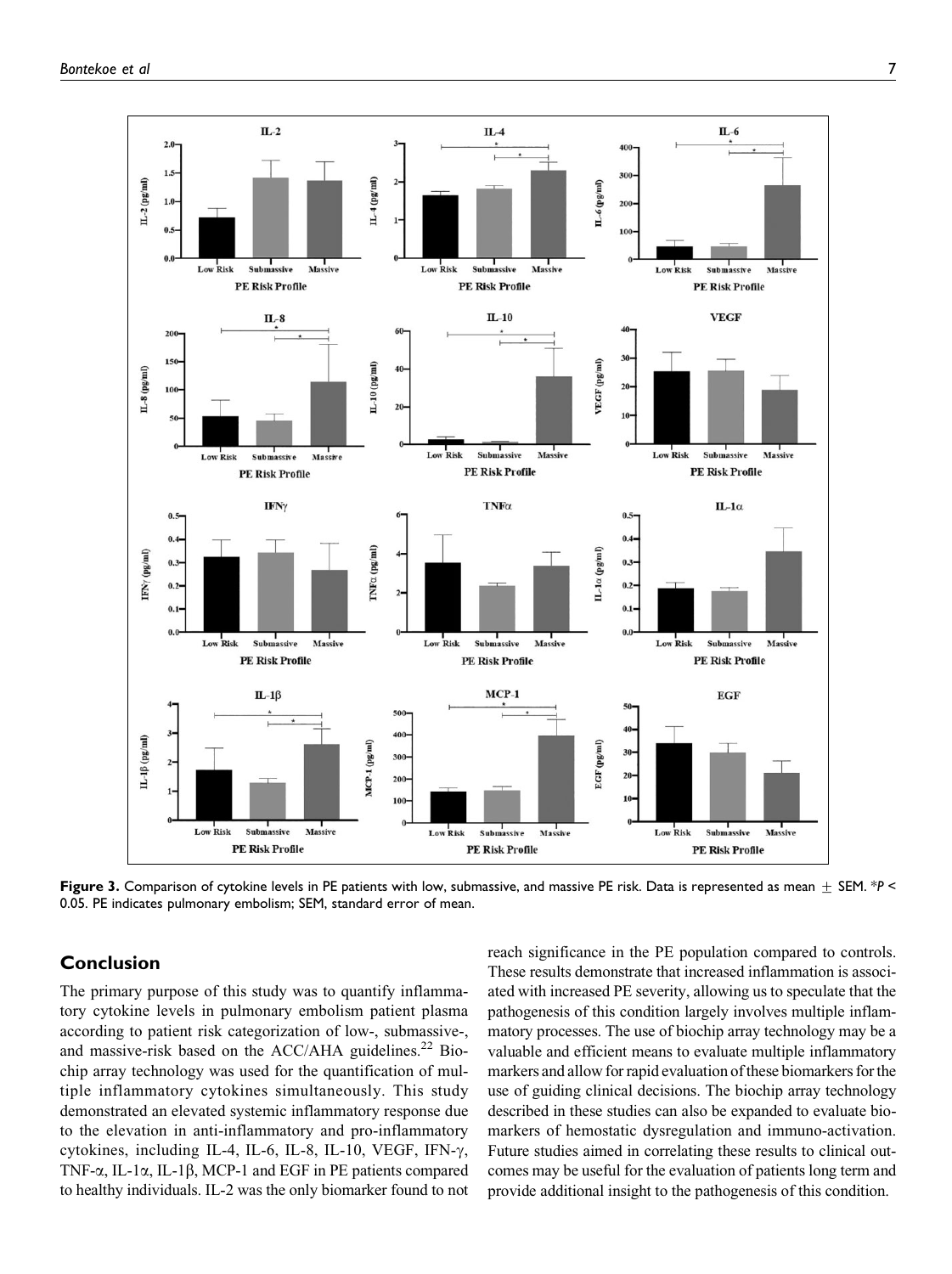|              | $IL-2$ | $IL-4$ | $IL-6$ | IL-8  | $IL-IO$ | <b>VEGF</b> | IFN $\gamma$ | TNF $\alpha$ | $IL-I\alpha$ | IL-I $\beta$ | MCP-1 | <b>EGF</b> |
|--------------|--------|--------|--------|-------|---------|-------------|--------------|--------------|--------------|--------------|-------|------------|
| $IL-2$       |        | 0.270  | n.s.   | 0.216 | n.s.    | n.s.        | n.s.         | n.s.         | n.s.         | n.s.         | n.s.  | n.s.       |
| $IL-4$       |        |        | n.s.   | 0.322 | n.s.    | n.s.        | n.s.         | n.s.         | n.s.         | n.s.         | n.s.  | n.s.       |
| IL-6         |        |        |        | 0.555 | n.s.    | n.s.        | n.s.         | n.s.         | n.s.         | n.s.         | n.s.  | n.s.       |
| $IL-8$       |        |        |        |       | n.s.    | n.s.        | 0.201        | n.s.         | n.s.         | n.s.         | n.s.  | n.s.       |
| $IL-IO$      |        |        |        |       |         | n.s.        | n.s.         | 0.404        | n.s.         | 0.326        | 0.393 | n.s.       |
| <b>VEGF</b>  |        |        |        |       |         |             | n.s.         | n.s.         | n.s.         | n.s.         | n.s.  | 0.267      |
| IFN $\gamma$ |        |        |        |       |         |             |              | 0.267        | n.s.         | n.s.         | n.s.  | n.s.       |
| $TNF\alpha$  |        |        |        |       |         |             |              |              | n.s.         | 0.388        | 0.437 | n.s.       |
| $IL-I\alpha$ |        |        |        |       |         |             |              |              |              | 0.498        | n.s.  | n.s.       |
| $IL-I\beta$  |        |        |        |       |         |             |              |              |              |              | 0.271 | n.s.       |
| MCP-1        |        |        |        |       |         |             |              |              |              |              |       | n.s.       |
| <b>EGF</b>   |        |        |        |       |         |             |              |              |              |              |       |            |
|              |        |        |        |       |         |             |              |              |              |              |       |            |

Table 4. Spearman Correlation Coefficients for Inflammatory Biomarkers in PE Patients.<sup>a</sup>

Abbreviations: EGF, epidermal growth factor; IFN, interferon; IL, interleukin; n.s., nonsignificant correlation; MCP, monocyte chemoattractant protein; TNF, tumor necrosis factor; VEGF, vascular endothelial growth factor.

a Compilation of the Spearman correlation coefficients for inflammatory cytokines in pulmonary embolism patients. Significant correlations (*P* < 0.05) are bolded.

## **Authors' Note**

Ethical approval for the collection of residual blood samples was obtained through the Loyola University Chicago Institutional Review Board (LU#2094572). Written informed consent was obtained from participants for the use of their anonymized information.

## **Acknowledgments**

The authors acknowledge the skillful assistance of the faculty and staff of the Hemostasis Research Laboratories within the Department of Pathology and the Loyola University Medical Center. The authors are sincerely grateful for the support of the Division of Cardiology, Department of Medicine at Loyola University Chicago for their valuable assistance. We are also thankful to Ms. Erin Healy-Erickson for her skillful input in the completion of this manuscript. We are thankful to Dr. Eva Wojick, Chair of the Department of Pathology and Dr. Seth Robia, Co-Director of Cardiovascular Research Institute, for their continued support in facilitating this project.

#### **Declaration of Conflicting Interests**

The author(s) declared no potential conflicts of interest with respect to the research, authorship, and/or publication of this article.

#### **Funding**

The author(s) disclosed receipt of the following financial support for the research, authorship, and/or publication of this article: This study was supported by funding from Division of Cardiology and Cardiovascular Research Institute, Loyola University Chicago Stritch of Medicine and Loyola University Medical Center, Maywood, IL.

#### **ORCID iDs**

Emily Bontekoe <https://orcid.org/0000-0002-0880-1721> Yevgeniy Brailovsky D <https://orcid.org/0000-0002-4811-5267> Debra Hoppensteadt **<https://orcid.org/0000-0001-9342-4213>** Jack Bontekoe **b** <https://orcid.org/0000-0003-1379-2943> Fakiha Siddiqui **I** <https://orcid.org/0000-0002-2219-7049> Jawed Fareed D <https://orcid.org/0000-0003-3465-2499> Amir Darki D<https://orcid.org/0000-0003-0144-1804>

#### **References**

- 1. Office of the Surgeon General (US); National Heart, Lung, and Blood Institute (US). The surgeon general's call to action to prevent deep-vein thrombosis and pulmonary embolism. US Department of Health and Human Services. 2008
- 2. Weitz J. Pulmonary embolism. Goldman's Cecil Med. 2012; 24: 596. doi:10.1016/C2009-0-42832-0
- 3. Halici B, Sarinc Ulasli S, Günay E, et al. Assessment of inflammatory biomarkers and oxidative stress in pulmonary thromboembolism: follow-up results. Inflammation. 2014;37 (4):1186-1190. doi:10.1007/s10753-014-9844-y
- 4. Huisman M, Barco S, Cannegieter SC., et al. Pulmonary embolism. Nat Rev Dis Primers. 2018;4:18028. doi:10.1038/nrdp.2018.28
- 5. Pugliese S, Kawut SM. The post-pulmonary embolism syndrome: Real or Ruse? Ann Am Thorac Soc. 2019;16(7):181. doi:10.1513/ AnnalsATS.201901-061PS
- 6. Corrigan D, Prucnal C, Kabrhel C. Pulmonary embolism: the diagnosis, risk-stratification, treatment and disposition of emergency department patients. Clin Exp Emerg Med. 2016;3(3): 117-125. doi:10.15441/ceem.16.146
- 7. Zhang Y, Zhang Z, Wei R, et al. IL (Interleukin)-6 contributes to deep vein thrombosis and is negatively regulated by miT338-5p. Arterioscler Thromb Vasc Biol. 2020;40(2):323-334. doi:10.1161/ATVBAHA.119.313137
- 8. Hijazi Z, Oldgren J, Siegbahn A, Wallentin L. Application of biomarkers for risk stratification in patients with atrial fibrillation. Clin Chem. 2017;63(1):152-164. doi:10.1373/clinchem.2016.255182
- 9. Konstantinides S, Meyer G, Becattini C, et al. 2019 ECS Guidelines for the diagnosis and management of acute pulmonary embolism developed in collaboration with the European Respiratory Society (ERS): The task force for the diagnosis and management of acute pulmonary embolism of the European Society of Cardiology (ESC). Eur Heart J. 2019;41(4):543-603. doi:10.1093/ eurheartj/ehz405.
- 10. Konstantinides S, Geibel A, Olschewski M, et al. Importance of cardiac troponins I and T in risk stratification of patients with